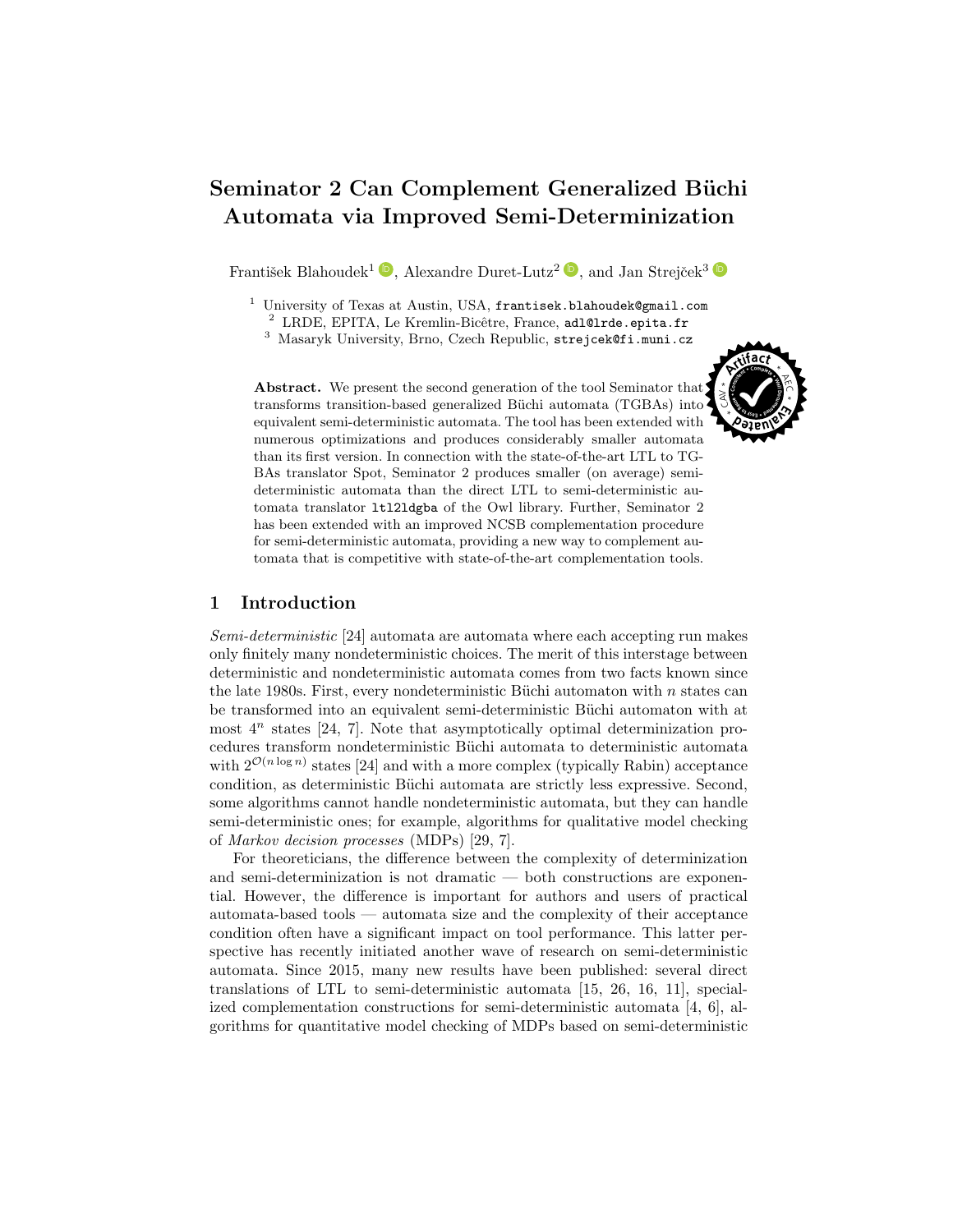automata [\[13,](#page-10-6) [25\]](#page-11-3), a transformation of semi-deterministic automata to deterministic parity automata [\[10\]](#page-10-7), and reinforcement learning of control policy using semi-deterministic automata [\[21\]](#page-11-4).

In 2017, we introduced Seminator 1.1 [\[5\]](#page-10-8), a tool that transforms nondeterministic automata to semi-deterministic ones. The original semi-determinization procedure of Courcoubetis and Yannakakis  $[7]$  works with standard *Büchi au*tomata (BAs). Seminator 1.1 extends this construction to handle more compact automata, namely transition-based Büchi automata (TBAs) and transition-based generalized Büchi automata (TGBAs). TBAs use accepting transitions instead of accepting states, and TGBAs have several sets of accepting transitions, each of these sets must be visited infinitely often by accepting runs. The main novelty of Seminator 1.1 was that it performed degeneralization and semi-determinization of a TGBA simultaneously. As a result, it could translate TGBAs to smaller semi-deterministic automata than (to our best knowledge) the only other tool for automata semi-determinization called nba2ldba [\[26\]](#page-11-2). This tool only accepts BAs as input, and thus TGBAs must be degeneralized before nba2ldba is called.

Moreover, in connection with the LTL to TGBAs translator ltl2tgba of Spot [\[8\]](#page-10-9), Seminator 1.1 provided a translation of LTL to semi-deterministic automata that can compete with the direct LTL to semi-deterministic TGBAs translator ltl2ldba [\[26\]](#page-11-2). More precisely, our experiments [\[5\]](#page-10-8) showed that the combination of ltl2tgba and Seminator 1.1 outperforms ltl2ldba on LTL formulas that ltl2tgba translates directly to deterministic or semi-deterministic TGBA (i.e., when Seminator has no work to do), while ltl2ldba produced (on average) smaller semi-deterministic TGBAs on the remaining LTL formulas (i.e., when the TGBA produced by ltl2tgba has to be semi-determinized by Seminator).

This paper presents Seminator 2, which changes the situation. With many improvements in semi-determinization, the combination of ltl2tgba and Seminator 2 now translates LTL to smaller (on average) semi-deterministic TGBAs than ltl2ldba even for the cases when ltl2tgba produces a TGBA that is not semi-deterministic. Moreover, this holds even when we compare to 1t121dgba, which is the current successor of 1t121dba distributed with Owl [\[19\]](#page-11-5).

Further, Seminator 2 now provides a new feature: complementation of TG-BAs. Seminator 2 chains semi-determinization with the complementation algorithm called NCSB [\[4,](#page-10-4) [6\]](#page-10-5), which is tailored for semi-deterministic BAs. Our experiments show that the complementation in Seminator 2 is fully competitive with complementations implemented in state-of-the-art tools [\[23,](#page-11-6) [8,](#page-10-9) [1,](#page-10-10) [30,](#page-11-7) [20\]](#page-11-8).

### <span id="page-1-0"></span>2 Improvements in Semi-Determinization

First of all, we recall the definition of semi-deterministic automata and principles of the semi-determinization procedure implemented in Seminator 1.1 [\[5\]](#page-10-8).

Let  $\mathcal{A} = (Q, \Sigma, \delta, q_0, \{F_1, \ldots, F_n\})$  be a TGBA over alphabet  $\Sigma$ , with a finite set of states Q, a transition relation  $\delta \subseteq Q \times \Sigma \times Q$ , an initial state  $q_0 \in Q$ , and sets of accepting transitions  $F_1, \ldots, F_n \subseteq \delta$ . Then A is semi-deterministic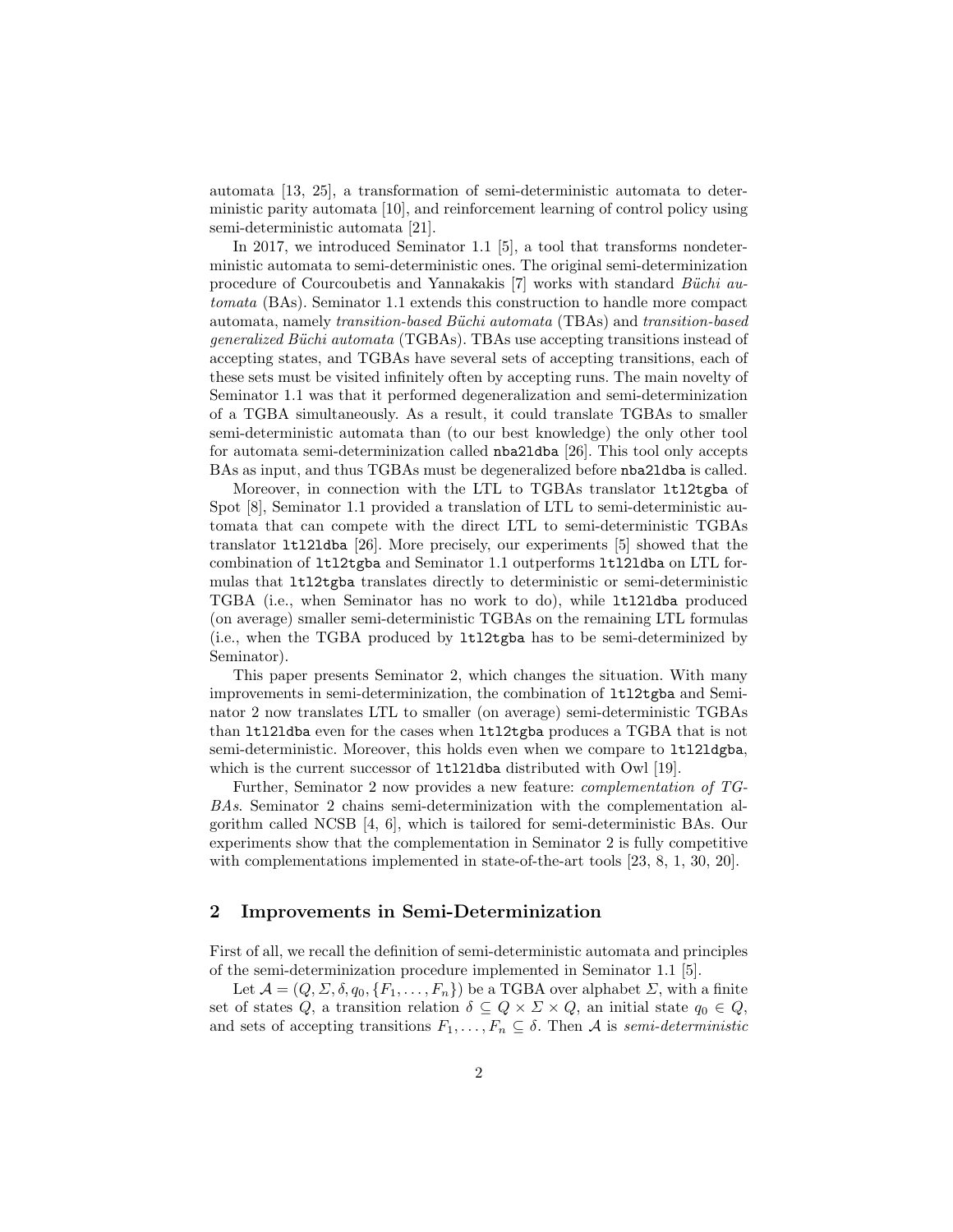

<span id="page-2-0"></span>Fig. 1. Structure of a semi-deterministic automaton. The deterministic part contains all accepting transitions and states reachable from them. Cut-transitions are magenta.

if there exists a subset  $Q_D \subseteq Q$  such that (i) each transition from  $Q_D$  goes back to  $Q_D$  (i.e.,  $\delta \cap (Q_D \times \Sigma \times (Q \setminus Q_D)) = \emptyset$ ), (ii) all states of  $Q_D$  are deterministic (i.e., for each  $q \in Q_D$  and  $a \in \Sigma$  there is at most one q' such that  $(q, a, q') \in \delta$ , and (iii) each accepting transition starts in a state of  $Q_D$  (i.e.,  $F_1, \ldots, F_n \subseteq Q_D \times \Sigma \times Q_D$ .

The part of  $A$  delimited by states of  $Q_D$  is called *deterministic*, while the part formed by the remaining states  $Q \setminus Q_D$  is called nondeterministic, although it could contain deterministic states too. The transitions leading from the nondeterministic part to the deterministic one are called cut-transitions. The structure of a semi-deterministic automaton is depicted in Figure [1.](#page-2-0)

Intuitively, a TGBA A with a set of states Q and a single set of accepting transitions  $F$  can be transformed into a semi-deterministic TBA  $\beta$  as follows. First, we use a copy of  $A$  as the nondeterministic part of  $B$ . The deterministic part of B has states of the form  $(M, N)$  such that  $Q \supseteq M \supseteq N$  and  $M \neq \emptyset$ . Every accepting transition  $(q, a, q') \in F$  induces a cut-transition  $(q, a, (\lbrace q' \rbrace, \emptyset))$ of  $\beta$ . The deterministic part is then constructed to track all runs of  $\mathcal A$  from each such state  $q'$  using the powerset construction. More precisely, the first element of  $(M, N)$  tracks all runs while the second element tracks only the runs that passed some accepting transition of F. Each transition of the deterministic part, that would reach a state where  $M = N$  (so-called *breakpoint*) is replaced with an accepting transition of  $\mathcal{B}$  leading to state  $(M, N')$ , where N' tracks only the runs of  $A$  passing an accepting transition of  $F$  in the current step.

Seminator 1.1 extended this procedure to construct a semi-deterministic TBA even for a TGBA with multiple acceptance sets  $F_1, \ldots, F_n$ . States of the deterministic part are now triples  $(M, N, i)$ , where  $i \in \{0, \ldots, n-1\}$  is called *level* and it has a similar semantics as in degeneralization. Cut-transitions are induced by transitions of  $F_n$  and they lead to states of the form  $({q'}_1, \emptyset, 0)$ . The level i says that N tracks runs that passed a transition of  $F_{i+1}$  since the last level change. When the deterministic part reaches a state  $(M, N, i)$  with  $M = N$ , we change the level to  $i' = (i + 1) \mod n$  and modify N to track only runs passing  $F_{i'+1}$  in the current step. Transitions changing the level are accepting.

A precise description of these semi-determinization procedures and proofs of their correctness can be found in Blahoudek's dissertation [\[3\]](#page-10-11). Now we briefly explain the most important optimizations added in Seminator 2 (we work on a journal paper with their formal description). Each optimization can be enabled/disabled by the corresponding option. All of them are enabled by default.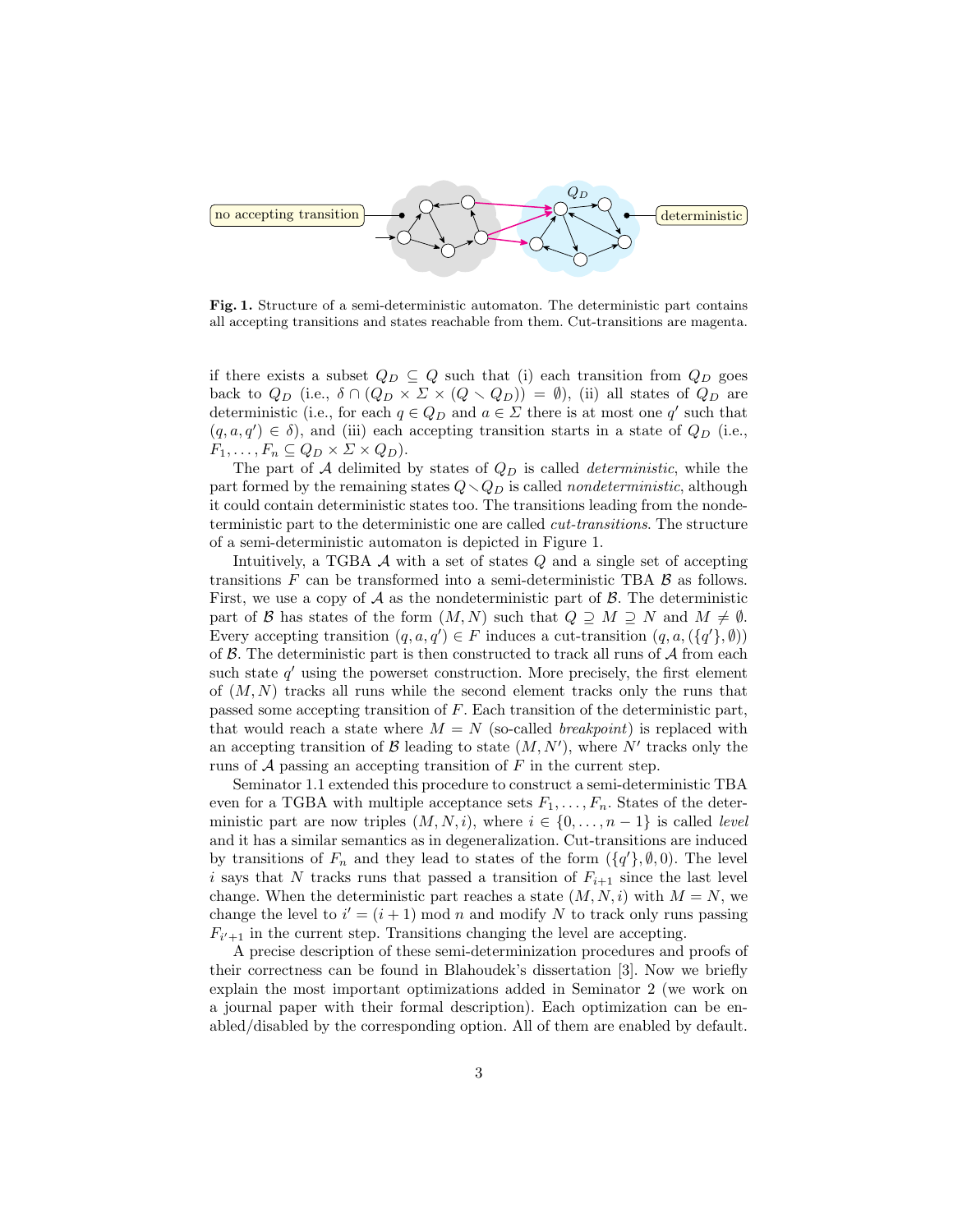- --scc-aware approach identifies, for each cut-transition, the strongly connected component (SCC) of  $A$  that contains the target of the transition triggering the cut-transition. The sets  $M, N$  then track only runs staying in this SCC.
- --reuse-deterministic treats in a specific way each deterministic SCC from which only deterministic SCCs are reachable in  $A$ : it (i) does not include them in the nondeterministic part, and (ii) copies them (and their successors) in the deterministic part as they are, including the original acceptance transitions. This optimization can result in a semi-deterministic TGBA with multiple acceptance sets on output.
- --cut-always changes the policy when cut-transitions are created: they are now triggered by all transitions of A with the target state in an accepting SCC.
- --powerset-on-cut applies the powerset construction when computing targets of cut-transitions. The target of a cut-transition leading from  $q$  is constructed in the same way as the successor of the hypothetical state  $({q}, \emptyset, 0)$  of the deterministic part.
- --skip-levels is a variant of the level jumping trick from TGBA degeneralization [\[2\]](#page-10-12). Roughly speaking, a single transition in the deterministic part can change the level i directly to  $i + j$  where  $j \ge 1$  if all runs passed acceptance transitions from all the sets  $F_{i+1}, \ldots, F_{i+j}$  in the current step.
- --jump-to-bottommost makes sure that all cut-transitions leading to states with the same M component lead to the same state  $(M, N, i)$  for some N and i. It relies on the fact that each run takes only one cut-transition, and thus only the component  $M$  of the cut-transition's target state is important for determining the acceptance of the run. During the original construction, many states of the form  $(M, N', i')$  may appear in different SCCs. After the construction finishes, this optimization redirects each cut-transition leading to  $(M, N', i')$  to some state of the form  $(M, N, i)$  that belongs to the bottommost SCC (in a topological ordering of the SCCs) that contains such a state. This is inspired by a similar trick used by Křetínský et al. [\[18\]](#page-11-9) in a different context.
- --powerset-for-weak simplifies the construction for weak accepting SCCs (i.e., SCCs where all cycles are accepting) of A. For such SCCs it just applies the powerset construction (builds states of the form M instead of triples  $(M, N, i)$  with all transitions accepting in the deterministic part.

Note that Seminator 1.1 can produce a semi-deterministic TGBA with multiple acceptance sets only when it gets a semi-deterministic TGBA as input. Seminator 2 produces such automata more often due to --reuse-deterministic.

## 3 Implementation and Usage

Seminator 2 is an almost complete rewrite of Seminator [\[5\]](#page-10-8), and is still distributed under the GNU GPL 3.0 license. Its distribution tarball and source code history are hosted on GitHub (<https://github.com/mklokocka/seminator>). The package contains sources of the tool with two user-interfaces (a command-line tool and Python bindings), a test-suite, and some documentation.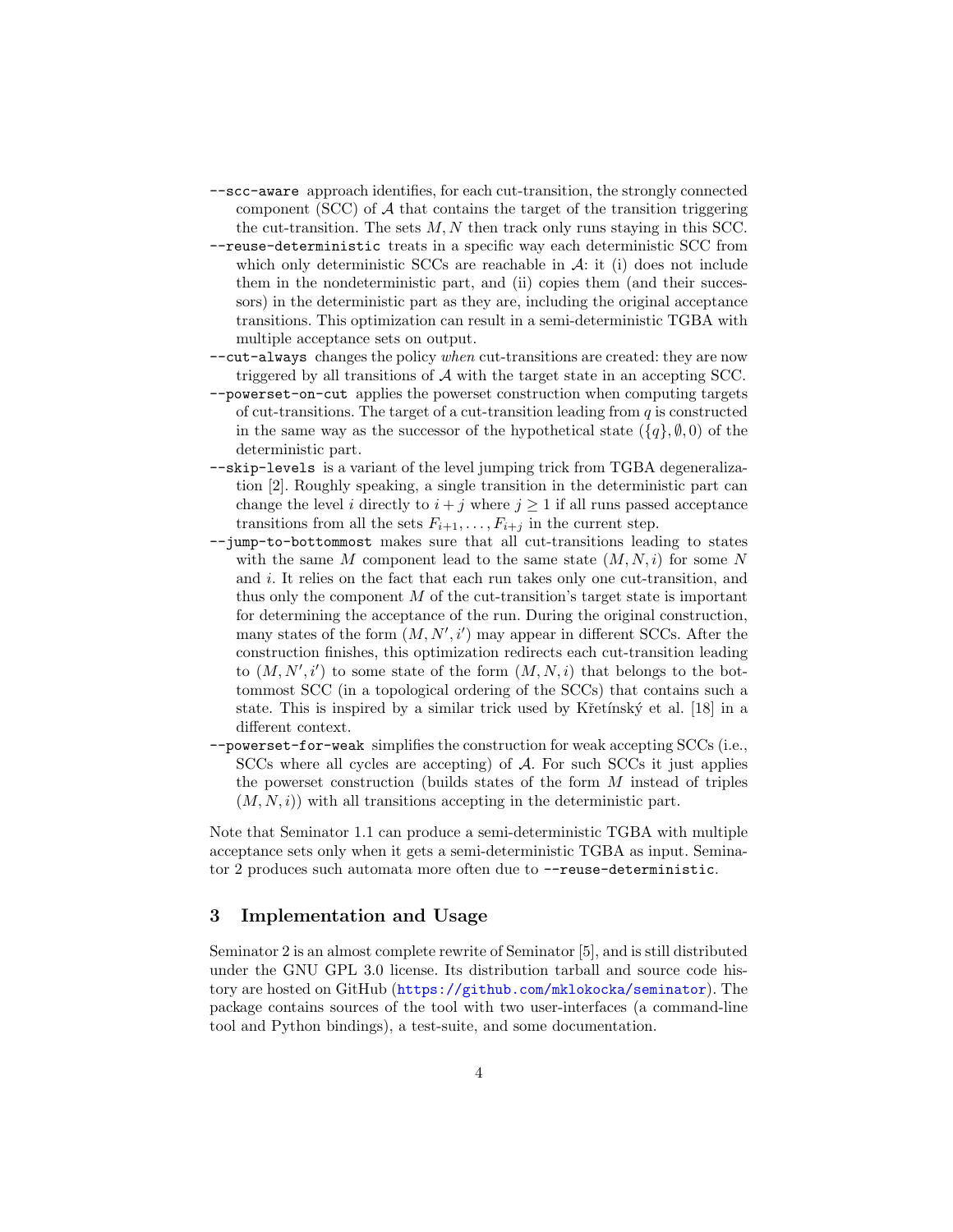

<span id="page-4-0"></span>Fig. 2. Workflow for the two operation modes of seminator: semi-determinizing and complementing via semi-determinization.

Seminator is implemented in C++ on top of the data-structures provided by the Spot library [\[8\]](#page-10-9), and reuses its input/output functions, simplification algorithms, and the NCSB complementation. The main implementation effort lies in the optimized semi-determinization and an alternative version of NCSB.

The first user interface is a command-line tool called seminator. Its highlevel workflow is pictured in Figure [2.](#page-4-0) By default (top-part of Figure [2\)](#page-4-0) it takes a TGBA (or TBA or BA) on input and produces a semi-deterministic TGBA (or TBA or BA if requested). Figure [2](#page-4-0) details various switches that control the optional simplifications and acceptance transformations that occur before the semi-determinization itself. The pre- and post-processing are provided by the Spot library. The semi-determinization algorithm can be adjusted by additional command-line options (not shown in Figure [2\)](#page-4-0) that enable or disable optimizations of Section [2.](#page-1-0) As Spot simplification routines are stronger on automata with simpler acceptance conditions, it sometimes pays off to convert the automaton to TBA or BA first. If the input is a TGBA, seminator attempts three semideterminizations, one on the input TGBA, one on its TBA equivalent, and one on its BA equivalent; only the smallest result is retained. If the input is already a TBA (resp. a BA), only the last two (resp. one) routes are attempted.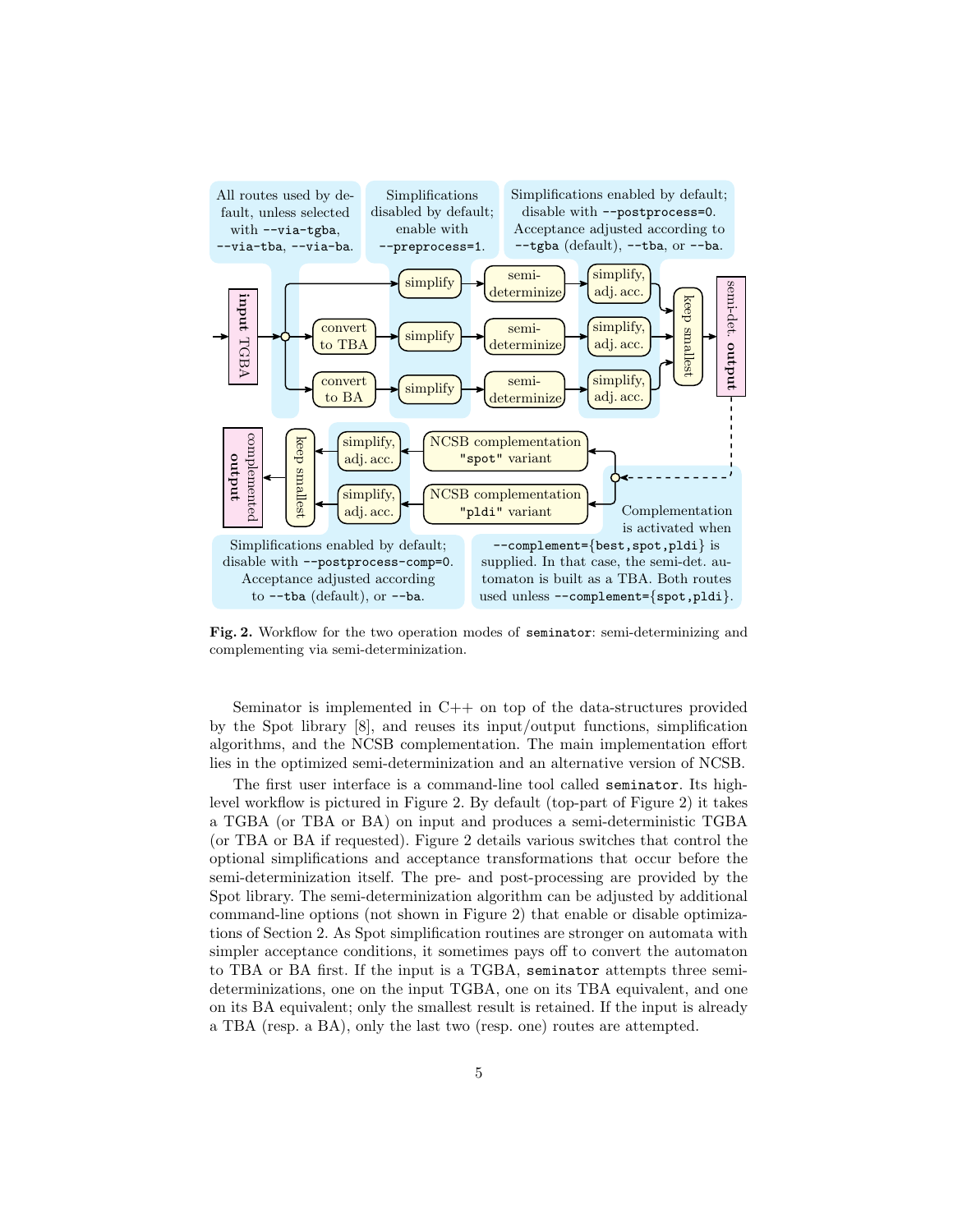The --complement option activates the bottom part of Figure [2](#page-4-0) with two variants of the NCSB complementation [\[4\]](#page-10-4): "spot" stands for a transition-based adaptation of the original algorithm (implemented in Spot); "pldi" refers to its modification based on the optimization by Chen et al. [\[6,](#page-10-5) Section 5.3] (implemented in Seminator 2). Both variants take a TBA as input and produce a TBA. The options --tba and --ba apply on the final complement automaton only.

The seminator tool can now process automata in batch, making it possible to build pipelines with other commands. For instance the pipeline

ltl2tgba <input.ltl | seminator | autfilt --states=3.. >output.hoa uses Spot's ltl2tgba command to read a list of LTL formulas from input.ltl and transform it into a stream of TGBAs that is passed to seminator, which transforms them into semi-deterministic TGBAs, and finally Spot's autfilt saves into output.hoa the automata with 3 states or more.

Python bindings form the second user-interface and are installed by the Seminator package as an extension of Spot's own Python bindings. It offers several functions, all working with Spot's automata (twa graph objects):

semi<sub>determinize</sub>() implements the semi-determinization procedure;

- complement semidet() implements the "pldi" variant of the NCSB complementation for semi-deterministic automata (the other variant is available under the same function name in the bindings of Spot);
- highlight components() and highlight cut() provide ways to highlight the nondeterministic and the deterministic parts of a semi-deterministic automaton, and its cut-transitions;
- seminator() provides an interface similar to the command-line seminator tool with options that selectively enable or disable optimizations or trigger complementation.

The Python bindings integrate well with the interactive notebooks of Jupyter [\[17\]](#page-11-10). Figure [3](#page-6-0) shows an example of such a notebook, using the seminator() and highlight components() functions. Additional Jupyter notebooks, distributed with the tool, document the effect of the various optimization options.<sup>[4](#page-5-0)</sup>

## 4 Experimental Evaluation

We evaluate the performance of Seminator 2 for both semi-determinization and complementation of TGBAs. We compare our tool against several tools listed in Table [1.](#page-7-0) As ltl2ldgba needs LTL on input, we used the set of 221 LTL formulas already considered for benchmarking in the literature [\[12,](#page-10-13) [22,](#page-11-11) [27,](#page-11-12) [9,](#page-10-14) [14\]](#page-10-15). To provide TGBAs as input for Seminator 2, we use Spot's ltl2tgba to convert the LTL formulas. Based on the automata produced by ltl2tgba, we distinguish three categories of formulas: *deterministic* (152 formulas), *semi*deterministic but not deterministic (49 formulas), and not semi-deterministic (20 formulas). This division is motivated by the fact that Seminator 2 applies its semi-determinization only on automata that are not semi-deterministic, and that

<span id="page-5-0"></span><sup>4</sup> [https://nbviewer.jupyter.org/github/mklokocka/seminator/tree/v2.0/](https://nbviewer.jupyter.org/github/mklokocka/seminator/tree/v2.0/notebooks/) [notebooks/](https://nbviewer.jupyter.org/github/mklokocka/seminator/tree/v2.0/notebooks/)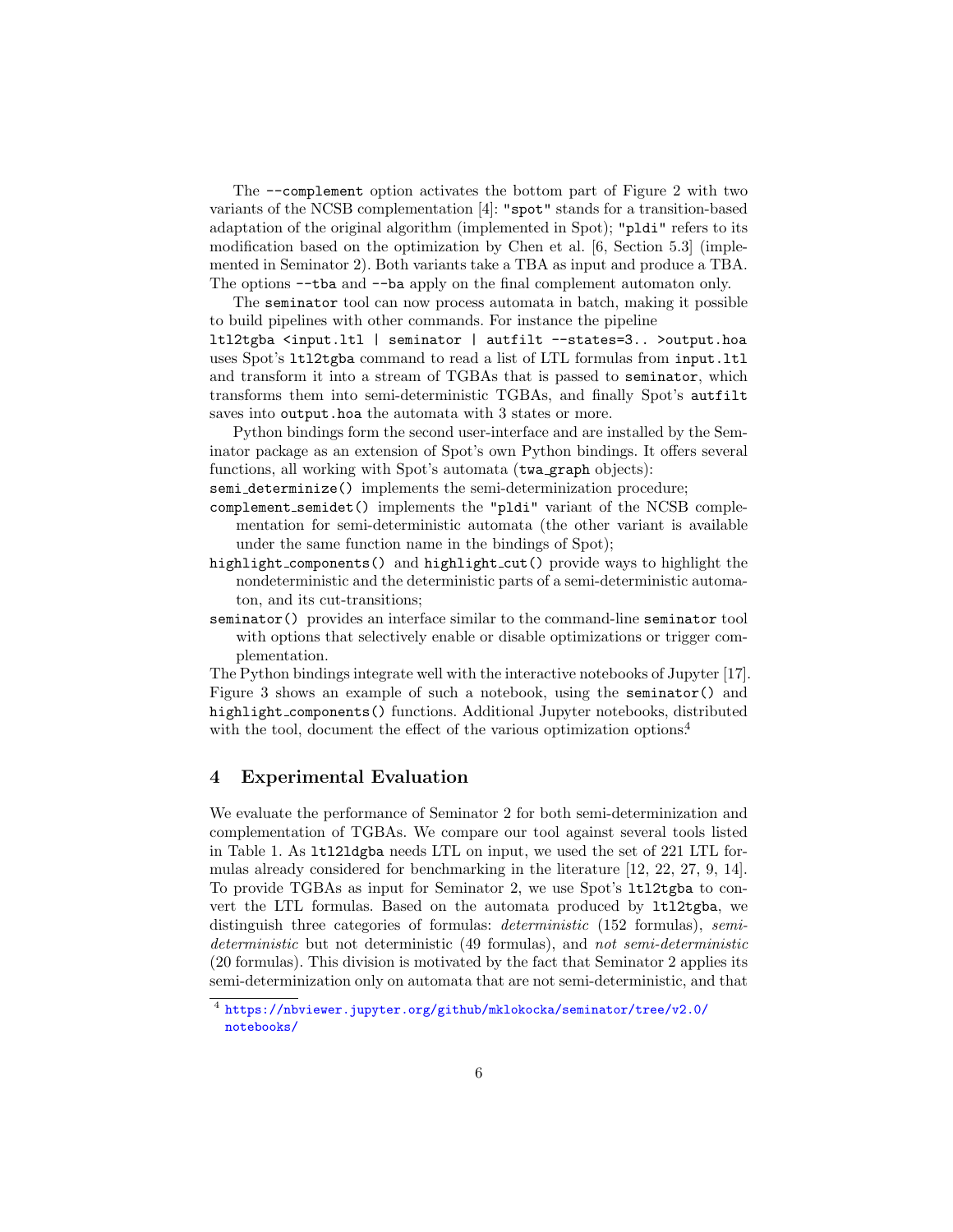

<span id="page-6-0"></span>Fig. 3. Jupyter notebook illustrating a case where a nondeterministic TBA (nba, left) has an equivalent semi-deterministic TBA (sdba, middle) that is smaller than a minimal deterministic TBA (dba, right). Accepting transitions are labeled by  $\bullet$ .

some complementation tools use different approaches to deterministic automata. We have also generated 500 random LTL formulas of each category.

The scripts and formulas used in those experiments can be found onlin[e,](#page-6-1)<sup>5</sup> as well as a Docker image with these scripts and all the tools installed.<sup>[6](#page-6-2)</sup> All experiments were run inside the supplied Docker image on a laptop Dell XPS13 with Intel i7-1065G7, 16GB RAM, and running Linux.

#### 4.1 Semi-Determinization

We compare Seminator 2 to its older version 1.1 and to ltl2ldgba of Owl. We do not include Buchifier [\[16\]](#page-10-2) as it is available only as a binary for Windows.

<span id="page-6-1"></span><sup>5</sup> <https://github.com/xblahoud/seminator-evaluation/>

<span id="page-6-2"></span><sup>6</sup> <https://hub.docker.com/r/gadl/seminator>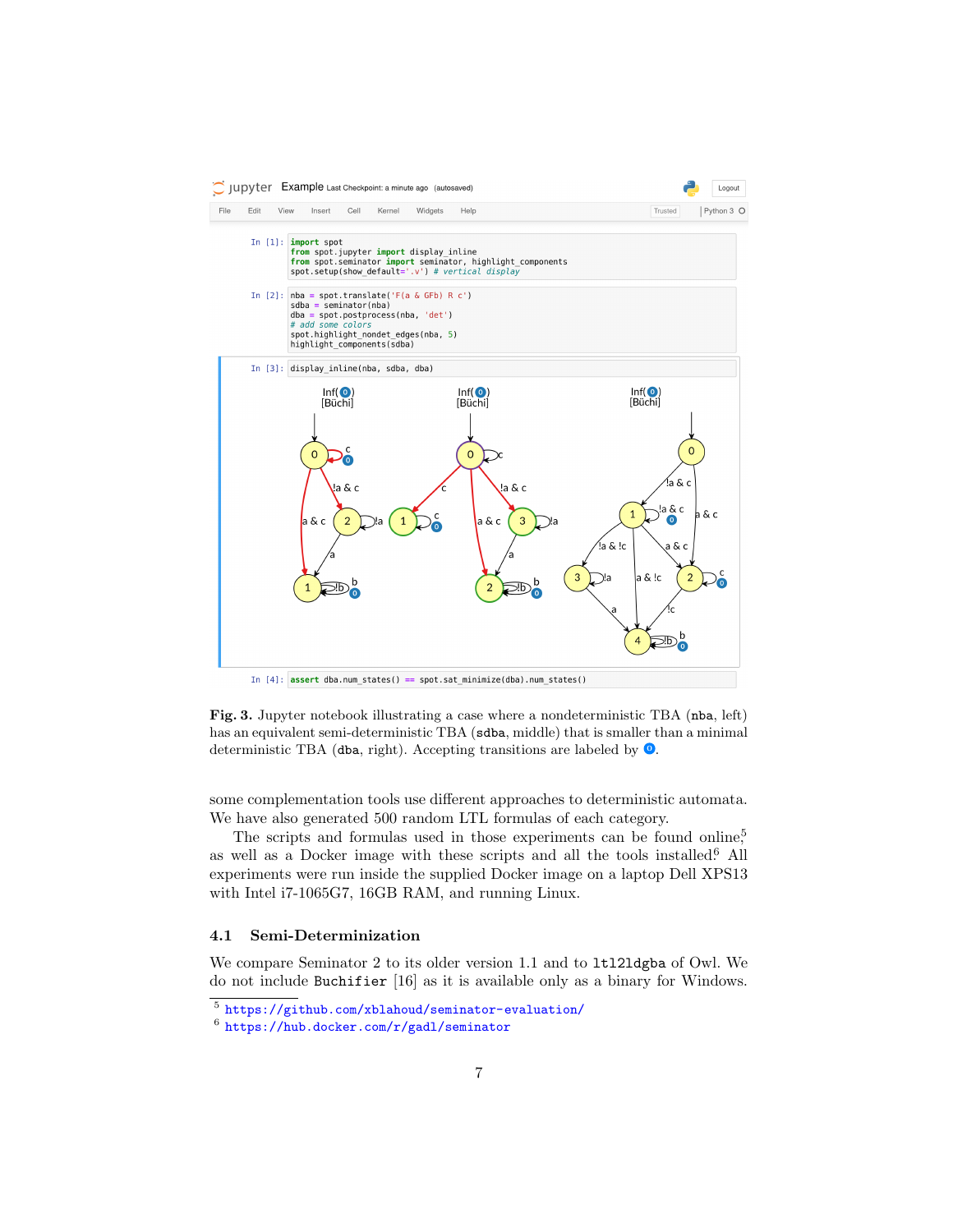<span id="page-7-0"></span>Table 1. Versions and references to the other tools used in our evaluation.

| Package (Tool)           | version  | ref.   |
|--------------------------|----------|--------|
| Fribourg plugin for GOAL | (na)     | 1, 30  |
| $GOAL$ (gc)              | 20200506 | [28]   |
| Owl (1t121dgba)          | 19.06.03 | $[11]$ |
| ROLL (replaces Buechic)  | 1.0      | [20]   |
| Seminator (seminator)    | $1.1\,$  | [5]    |
| Spot (autfilt, 1t12tgba) | 2.9      | 81     |



<span id="page-7-2"></span>Fig. 4. Comparison of the sizes of the semi-deterministic automata produced by Seminator 2 and Owl for the not semi-deterministic random set.

<span id="page-7-1"></span>Table 2. Comparison of semi-determinization tools. A benchmark set marked with  $x + y$ <sup> $\circ$ </sup> consists of x formulas for which all tools produced some automaton, and y formulas leading to some timeouts. A cell of the form  $s(m)$  shows the cumulative number s of states of automata produced for the x formulas, and the number m of formulas for which the tool produced the smallest automaton out of the obtained automata. The best results in each column are highlighted.

|                     |            | (semi-)deterministic | not semi-deterministic |            |  |
|---------------------|------------|----------------------|------------------------|------------|--|
| $#$ of formulas     | literature | random               | literature             | random     |  |
|                     | $200+1$ ©  | $1000+0$ ©           | $19+1$ ©               | $500+0$    |  |
| $Owl + best$        | 1092(102)  | 6335 (454)           | 281(6)                 | 5041 (144) |  |
| $Owl + best + Spot$ | 978 (139)  | 5533 (724)           | 234(11)                | 4153 (268) |  |
| Seminator 1.1       | 787 (201)  | 4947 (963)           | 297(7)                 | 7020(60)   |  |
| Seminator 2         | 787 (201)  | 4947 (963)           | 230(16)                | 3956 (356) |  |

Also, we did not include nba2ldba [\[26\]](#page-11-2) due to the lack of space and the fact that even Seminator 1.1 performs significantly better than nba2ldba [\[5\]](#page-10-8).

Recall that Seminator 2 calls Spot's automata simplification routines on constructed automata. To get a fair comparison, we apply these routines also to the results of other tools, indicated by  $+Spot$  in the results. Further, 1t121dgba of Owl can operate in two modes: --symmetric and --asymmetric. For each formula, we run both settings and pick the better result, indicated by  $+best$ .

Table [2](#page-7-1) presents the cumulative results for each semi-determinization tool and each benchmark set (we actually merged deterministic and semi-deterministic benchmark sets). The timeout of 30 seconds was reached by Owl for one formula in the (semi-)deterministic category and by Seminator 1.1 for one formula in the not semi-deterministic category. Besides timeouts, the running times of all tools were always below 3 seconds, with a few exceptions for Seminator 1.1.

In the (semi-)deterministic category, the automaton produced by ltl2tgba and passed to both versions of Seminator is already semi-deterministic. Hence,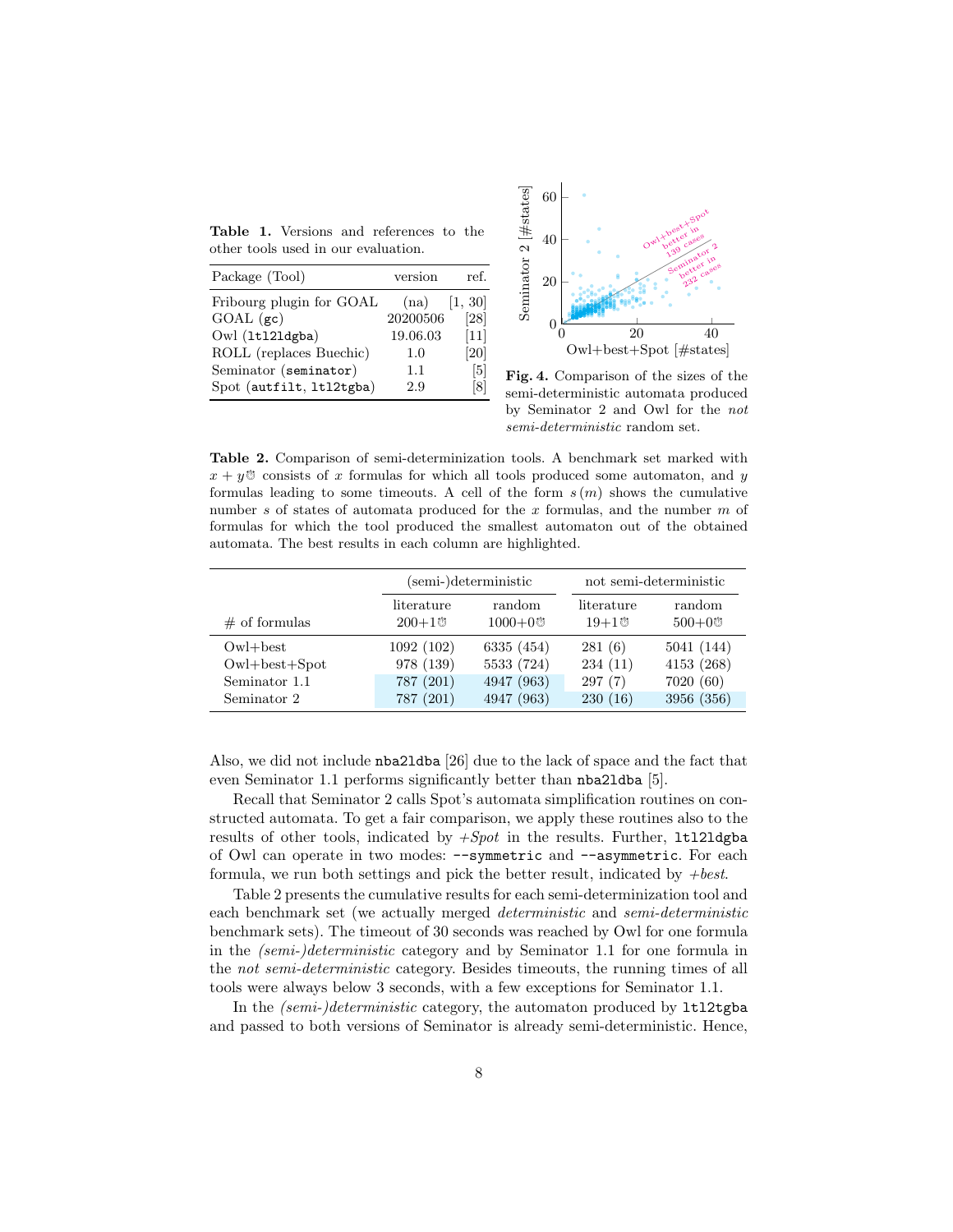|                  | deterministic            |                               | semi-detereministic     |                    | not semi-deterministic |                        |
|------------------|--------------------------|-------------------------------|-------------------------|--------------------|------------------------|------------------------|
| $\#$ of formulas | literature<br>$147 + 50$ | random<br>$500+0$ ©           | literature<br>$47 + 20$ | random<br>$499+10$ | literature<br>$15+5$ © | random<br>$486 + 14$ © |
| $ROLL+Spot$      | 1388(0)                  | 3687(0)                       | 833(0)                  | 5681(4)            | 272(0)                 | 6225 (58)              |
| Fribourg+Spot    |                          | 627 (137) 2493 (464)          | 290(26)                 | 3294 (258)         | 142(14)                | 5278 (238)             |
| $GOAL+Spot$      |                          | 617 (143) 2490 (477)          | 277 (28)                | 3676 (125)         | 206(5)                 | 7713 (96)              |
| Spot             |                          | 611 (150) 2477 (489)          | 190(40)                 | 2829 (354)         | 181(9)                 | 5310 (202)             |
| Seminator 2      |                          | 622 (142) 2511 (465) 210 (37) |                         | 2781 (420)         | 169(8)                 | 4919 (277)             |

<span id="page-8-0"></span>Table 3. Comparison of tools complementing Büchi automata, using the same conventions as Table [2.](#page-7-1)

both versions of Seminator have nothing to do. This category, in fact, compares ltl2tgba of Spot against ltl2ldgba of Owl.

Figure [4](#page-7-2) shows the distribution of differences between semi-deterministic automata produced by Owl+best+Spot and Seminator 2 for the not semideterministic random set. A dot at coordinates  $(x, y)$  represents a formula for which Owl and Seminator 2 produced automata with  $x$  and  $y$  states, respectively.

We can observe a huge improvement brought by Seminator 2 in not semideterministic benchmarks: while in 2017 Seminator 1.1 produced a smaller automaton than Owl in only few cases in this category [\[5\]](#page-10-8), Seminator 2 is now more than competitive despite the fact that also Owl was improved over the time.

#### 4.2 Complementation

We compare Seminator 2 with the complementation of ROLL based on automata learning (formerly presented as Buechic), the determinization-based algorithm [\[23\]](#page-11-6) implemented in GOAL, the asymptotically optimal Fribourg complementation implemented as a plugin for GOAL, and with Spot (autfilt --complement). We apply the simplifications from Spot to all results and we use Spot's ltl2tgba to create the input Büchi automata for all tools, using transition-based generalized acceptance or state-based acceptance as appropriate (only Seminator 2 and Spot can complement transition-based generalized Büchi automata). The timeout of 120 seconds was reached once by both Seminator 2 and Spot, 6 times by Fribourg, and 13 times by GOAL and ROLL.

Table [3](#page-8-0) shows results for complementation in the same way as Table [2](#page-7-1) does for semi-determinization. For the deterministic benchmark, we can see quite similar results from all tools but ROLL. This is caused by the fact that complementation of deterministic automata is easy. Some tools (including Spot) even apply a dedicated complementation procedure. It comes at no surprise that the specialized algorithm of Seminator 2 performs better than most other complementations in the *semi-deterministic* category. Interestingly, this carries over to the not semi-deterministic category. The results demonstrate that the 2-step approach of Seminator 2 to complementation performs well in practice.Figure [5](#page-9-0)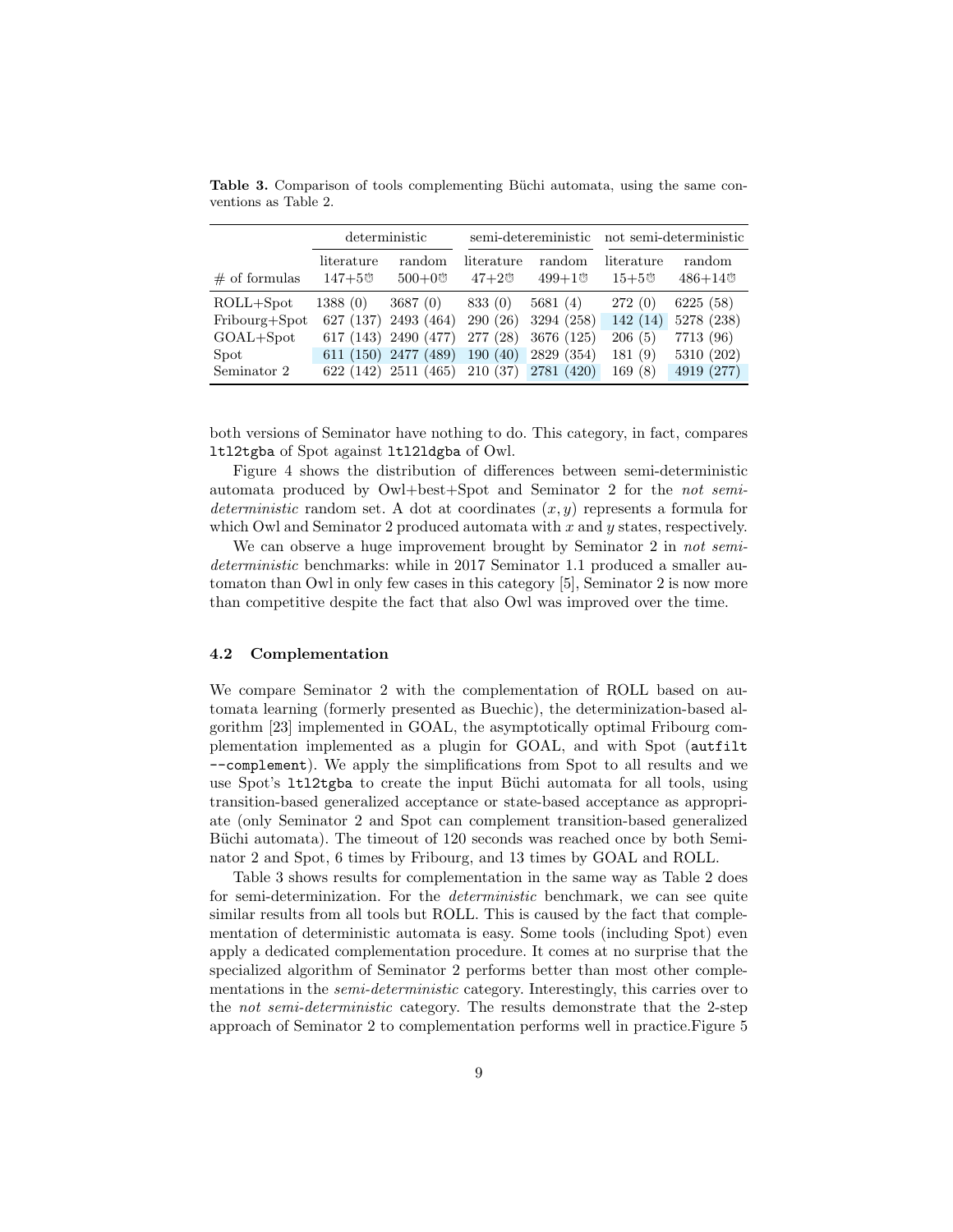

<span id="page-9-0"></span>Fig. 5. Comparison of Seminator 2 against Spot and Fribourg+Spot in terms of the sizes (i.e., number of states) of complement automata produced for the not semideterministic random benchmark. Note that axes are logarithmic.



<span id="page-9-1"></span>Fig. 6. Running times of complementation tools on the 83 hard cases of the not semideterministic random benchmark. The running times of each tool on these cases are sorted increasingly before being plotted.

offers more detailed insight into distribution of automata sizes created by Seminator 2, Spot, and Fribourg+Spot for random benchmarks in this category.

Finally, Figure [6](#page-9-1) compares the running times of these tools over the 83 hard cases of not semi-deterministic random benchmark (a case is hard if at least one tool did not finish in 10 seconds). We can see that Seminator 2 and Spot run significantly faster than the other tools.

# 5 Conclusion

We have presented Seminator 2, which is a substantially improved version of Seminator 1.1. The tool now offers a competitive complementation of TGBA. Furthermore, the semi-determinization code was rewritten and offers new optimizations that significantly reduce the size of produced automata. Finally, new user-interfaces enable convenient processing of large automata sets thanks to the support of pipelines and batch processing, and versatile applicability in education and research thanks to the integration with Spot's Python bindings.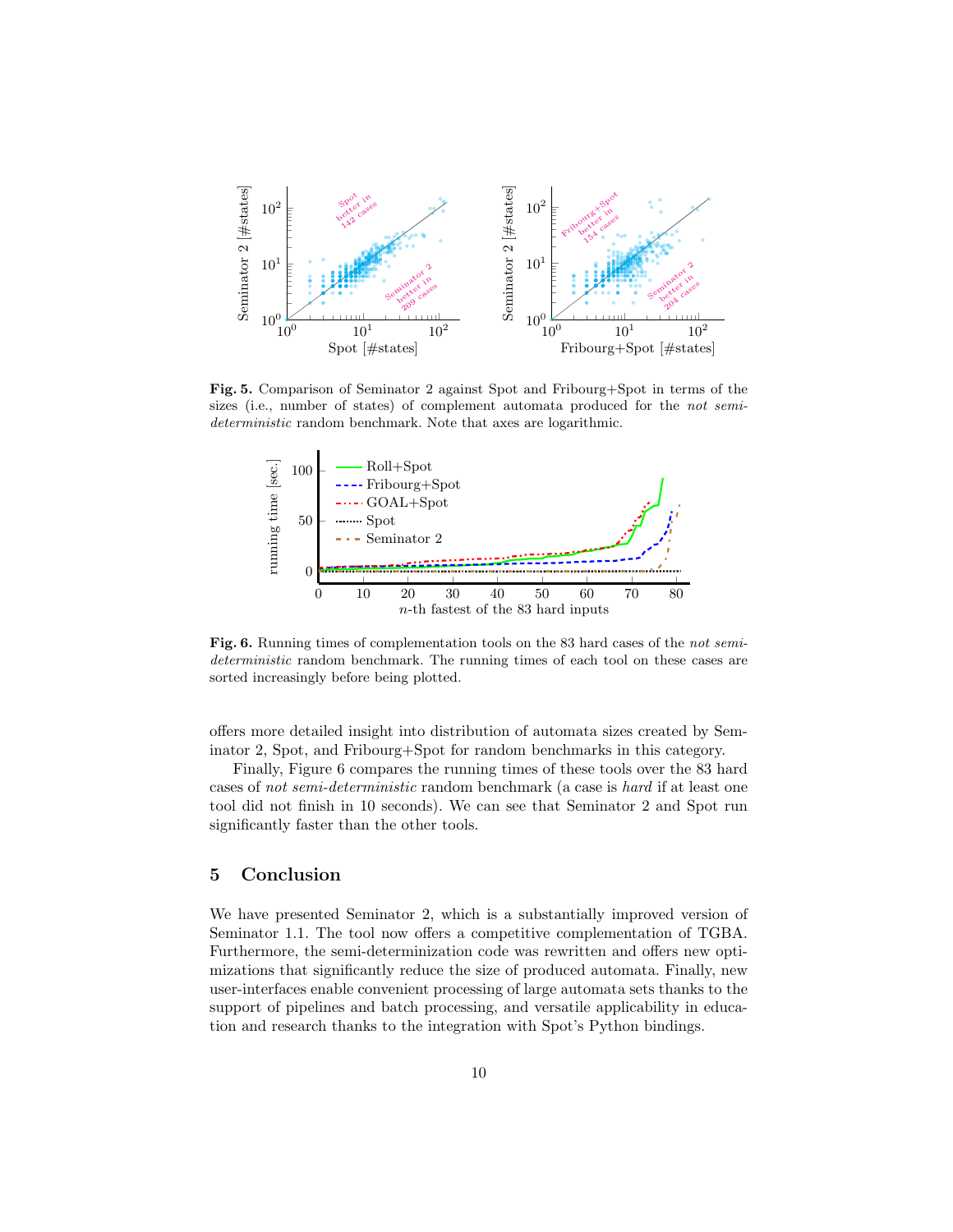## Acknowledgment

F. Blahoudek has been supported by the DARPA grant D19AP00004 and by the F.R.S.-FNRS grant F.4520.18 (ManySynth). J. Strejček has been supported by the Czech Science Foundation grant GA19-24397S.

## References

- <span id="page-10-10"></span>1. J. D. Allred and U. Ultes-Nitsche. A simple and optimal complementation algorithm for Büchi automata. In  $LICS'18$ , pp. 46–55. ACM, 2018.
- <span id="page-10-12"></span>2. T. Babiak, T. Badie, A. Duret-Lutz, M. Křetínský, and J. Strejček. Compositional approach to suspension and other improvements to LTL translation. In SPIN'13, LNCS 7976, pp. 81–98. Springer, 2013.
- <span id="page-10-11"></span>3. F. Blahoudek. Automata for Formal Methods: Little Steps Towards Perfection. PhD thesis, Masaryk University, Brno, Czech Republic, 2018.
- <span id="page-10-4"></span>4. F. Blahoudek, M. Heizmann, S. Schewe, J. Strejček, and M.-H. Tsai. Complementing semi-deterministic Büchi automata. In TACAS'16, LNCS 9636, pp. 770–787. Springer, 2016.
- <span id="page-10-8"></span>5. F. Blahoudek, A. Duret-Lutz, M. Klokočka, M. Křetínský, and J. Strejček. Seminator: A tool for semi-determinization of omega-automata. In LPAR'17, vol. 46 of EPiC Series in Computing, pp. 356–367. EasyChair, 2017. URL [https:](https://easychair.org/publications/paper/340360) [//easychair.org/publications/paper/340360](https://easychair.org/publications/paper/340360).
- <span id="page-10-5"></span>6. Y.-F. Chen, M. Heizmann, O. Leng´al, Y. Li, M.-H. Tsai, A. Turrini, and L. Zhang. Advanced automata-based algorithms for program termination checking. In PLDI'18, pp. 135–150, 2018.
- <span id="page-10-0"></span>7. C. Courcoubetis and M. Yannakakis. Verifying temporal properties of finite-state probabilistic programs. In FOCS'88, pp. 338–345. IEEE Computer Society, 1988.
- <span id="page-10-9"></span>8. A. Duret-Lutz, A. Lewkowicz, A. Fauchille, T. Michaud, E. Renault, and L. Xu. Spot 2.0 - a framework for LTL and  $\omega$ -automata manipulation. In ATVA'16, LNCS 9938, pp. 122–129, 2016.
- <span id="page-10-14"></span>9. M. B. Dwyer, G. S. Avrunin, and J. C. Corbett. Property specification patterns for finite-state verification. In FMSP'98, pp. 7–15. ACM, 1998.
- <span id="page-10-7"></span>10. J. Esparza, J. Kˇret´ınsk´y, J.-F. Raskin, and S. Sickert. From LTL and limitdeterministic Büchi automata to deterministic parity automata. In  $TACAS'17$ , LNCS 10205, pp. 426–442, 2017.
- <span id="page-10-3"></span>11. J. Esparza, J. Kˇret´ınsk´y, and S. Sickert. One theorem to rule them all: A unified translation of LTL into  $\omega$ -automata. In *LICS'18*, pp. 384–393. ACM, 2018.
- <span id="page-10-13"></span>12. K. Etessami and G. J. Holzmann. Optimizing Büchi automata. In CONCUR'00, LNCS 1877, pp. 153–167. Springer, 2000.
- <span id="page-10-6"></span>13. E. M. Hahn, G. Li, S. Schewe, A. Turrini, and L. Zhang. Lazy probabilistic model checking without determinisation. In CONCUR'15, vol. 42 of LIPIcs, pp. 354–367. Schloss Dagstuhl - Leibniz-Zentrum für Informatik, 2015.
- <span id="page-10-15"></span>14. J. Holeček, T. Kratochvíla, V. Řehák, D. Šafránek, and P. Šimeček. Verification results in Liberouter project. Technical Report 03, 32pp, CESNET, 9 2004.
- <span id="page-10-1"></span>15. D. Kini and M. Viswanathan. Limit deterministic and probabilistic automata for LTL\GU. In TACAS'15, LNCS 9035, pp. 628–642. Springer, 2015.
- <span id="page-10-2"></span>16. D. Kini and M. Viswanathan. Optimal translation of LTL to limit deterministic automata. In TACAS'17, LNCS 10206, pp. 113–129. Springer, 2017.